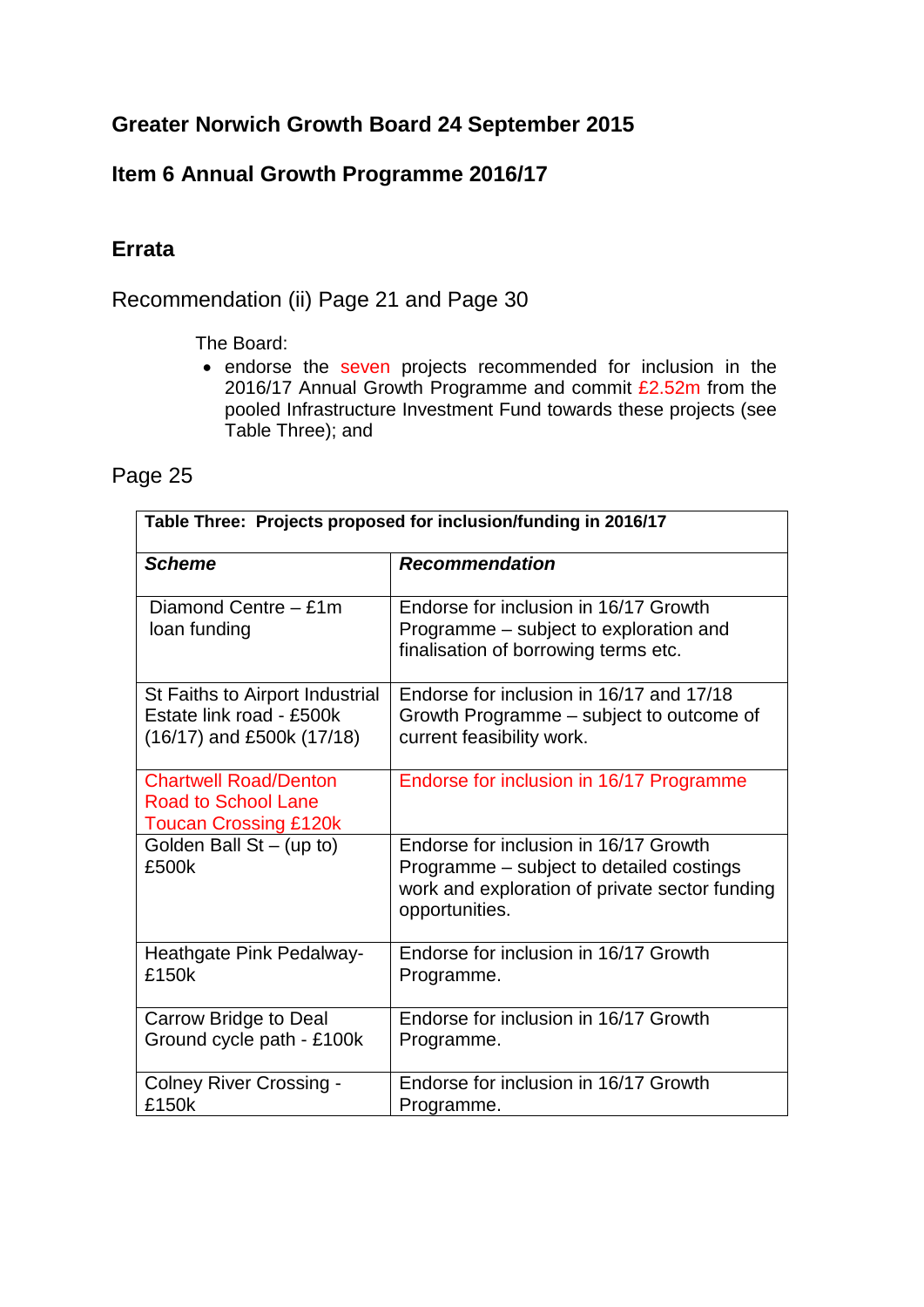### Page 26 Paragraph 4.9

It is recommended that the 2016/17 Annual Growth Programme as shown in Table Three and pooled funding support of £2,520,000 is endorsed.

### Page 27 Paragraph 4.12

Table Six sets out the cost profile of the projects recommended for inclusion in the Growth Programme to receive direct funding from the pooled funds. An indication of the cumulative position to 2020 including existing and proposed commitments shows that there is a projected pooled Infrastructure Investment Fund balance of £24.1m that is available to directly fund other future projects and to support the financing of projects where borrowing may be required.